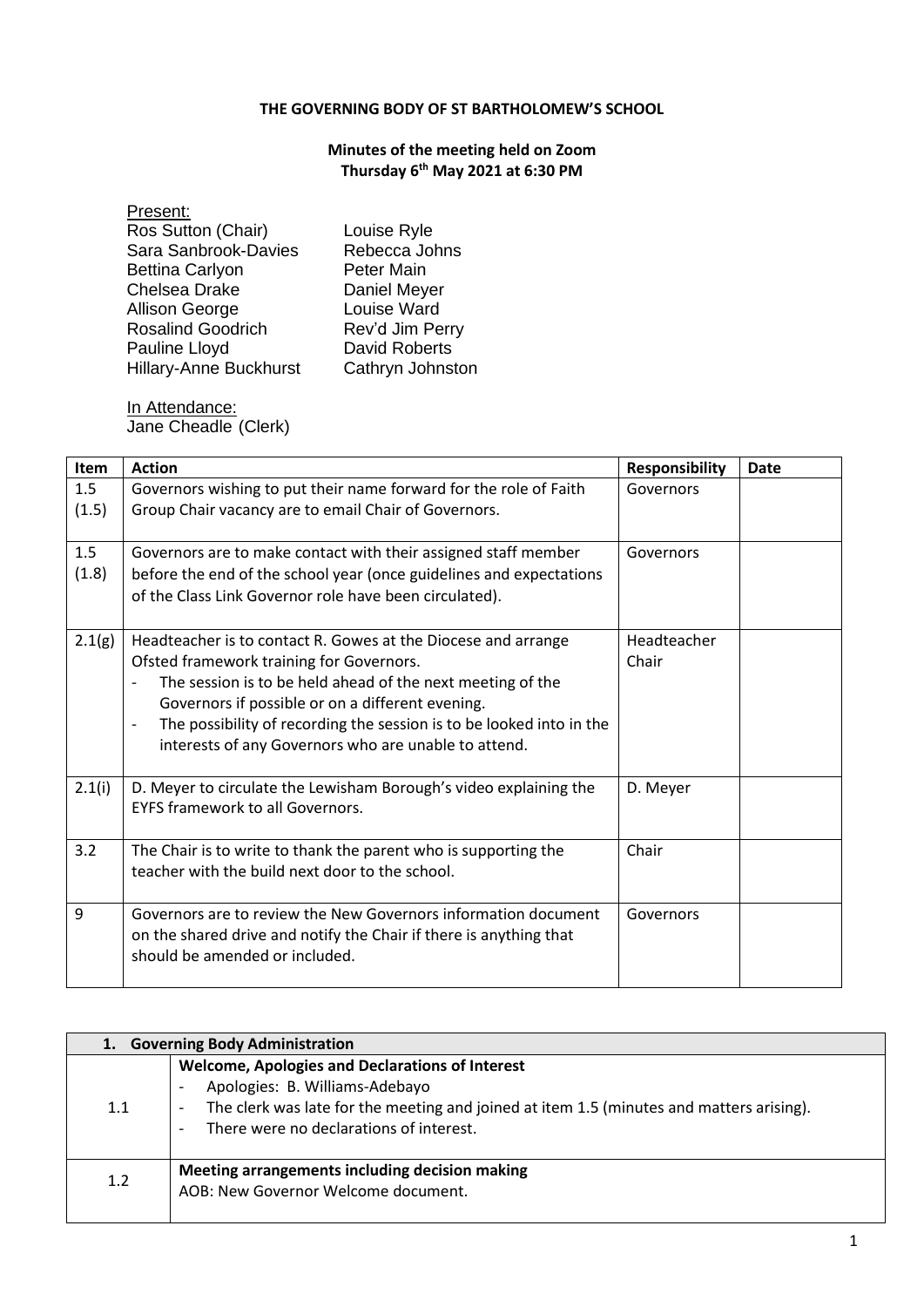| 1.3 | <b>Business critical decisions</b><br>The Admissions and Equalities policies are to be reviewed and agreed.                                                                                                                                                                                                                                                                                                                                                                                                                                                                                                                                                                                                                                                                                                                                                                                                      |
|-----|------------------------------------------------------------------------------------------------------------------------------------------------------------------------------------------------------------------------------------------------------------------------------------------------------------------------------------------------------------------------------------------------------------------------------------------------------------------------------------------------------------------------------------------------------------------------------------------------------------------------------------------------------------------------------------------------------------------------------------------------------------------------------------------------------------------------------------------------------------------------------------------------------------------|
|     |                                                                                                                                                                                                                                                                                                                                                                                                                                                                                                                                                                                                                                                                                                                                                                                                                                                                                                                  |
| 1.4 | The minutes of the Governing Body meeting 18 <sup>th</sup> March 2021<br>The minutes were approved with the following correction: Rev'd J. Perry's name is incorrectly<br>recorded on page 4.                                                                                                                                                                                                                                                                                                                                                                                                                                                                                                                                                                                                                                                                                                                    |
|     | Matters arising from the minutes (not covered in the agenda)                                                                                                                                                                                                                                                                                                                                                                                                                                                                                                                                                                                                                                                                                                                                                                                                                                                     |
|     | 1.5 Governor L. Ryle' declaration of interest form has been completed.                                                                                                                                                                                                                                                                                                                                                                                                                                                                                                                                                                                                                                                                                                                                                                                                                                           |
| 1.5 | The parental summary of the Remote Learning policy has not yet been sent out. The<br>1.5<br>policy is available on the website and has been pinned to the top of Google Classrooms.<br>(5)                                                                                                                                                                                                                                                                                                                                                                                                                                                                                                                                                                                                                                                                                                                       |
|     | The vacancy for Faith Group Chair remains open. Governors B. Carlyon and A. George have<br>1.8<br>volunteered, however the Chair is conscious that both Governors have significant time<br>(b)<br>commitments and it would be preferable if another Governor were to be able to step<br>forward for the role. The Headteacher reported that Governor input would be highly<br>valuable for the forthcoming SIAMS review. Governors noted the importance of the role.                                                                                                                                                                                                                                                                                                                                                                                                                                             |
|     | Action: Governors to consider taking on the role of Faith Group Chair and to email Chair of<br>Governors with any expressions of interest.                                                                                                                                                                                                                                                                                                                                                                                                                                                                                                                                                                                                                                                                                                                                                                       |
|     | The Chair has uploaded visiting guidelines to the shared MyDrive. D. Meyer reported that<br>1.8<br>he plans to discuss Class Link Governor roles with staff in the days following the meeting.<br>(c)<br>Thereafter a memo will be drafted, detailing expectations for Link Governor this role.                                                                                                                                                                                                                                                                                                                                                                                                                                                                                                                                                                                                                  |
|     | Action: Once guidelines and expectations of the Class Link Governor role have been<br>circulated, Governors are to make contact with their assigned staff member before the<br>end of the school year.                                                                                                                                                                                                                                                                                                                                                                                                                                                                                                                                                                                                                                                                                                           |
|     | The Chair has written to all staff on behalf of Governors, thanking them for their efforts<br>5.3<br>during this challenging period.                                                                                                                                                                                                                                                                                                                                                                                                                                                                                                                                                                                                                                                                                                                                                                             |
|     | A few comments on the Health & Wellbeing Policy have been received. These will be<br>6<br>reviewed by C. Johnston and the Headteacher. (Next meeting agenda item).<br>(a)                                                                                                                                                                                                                                                                                                                                                                                                                                                                                                                                                                                                                                                                                                                                        |
|     | The Chair has circulated the Lewisham training offer link to all Governors. Several<br>7<br>Governors have had difficulty signing up for training and the Chair is supporting.<br>(c)                                                                                                                                                                                                                                                                                                                                                                                                                                                                                                                                                                                                                                                                                                                            |
|     | <b>Governing Body membership</b>                                                                                                                                                                                                                                                                                                                                                                                                                                                                                                                                                                                                                                                                                                                                                                                                                                                                                 |
| 1.6 | The Headteacher confirmed that Governor DBS checks are up to date.<br>a)<br>Governors noted that B. Carlyon's term of office was due to expire shortly. She has been in<br>b)<br>touch with the foundation notifying them of her intention to stand again. An election is being<br>arranged and there will be further updates at the next meeting.<br>D. Roberts has been re-elected as Foundation Governor by the PCC for another term.<br>C)<br>The Chair will be stepping down from her role in September 2021. The election of a new Chair<br>d)<br>of Governors will be arranged for the meeting in September 2021.<br>Agreed: Governors L. Ryle and D. Roberts were appointed joint Link Governors for the Pupil<br>e)<br>Premium Grant. The Headteacher reported that Governor input in this area is highly valuable.<br>The role entails once-termly meetings to touch base and review impact and spent. |
| 1.7 | <b>Chair's Actions</b>                                                                                                                                                                                                                                                                                                                                                                                                                                                                                                                                                                                                                                                                                                                                                                                                                                                                                           |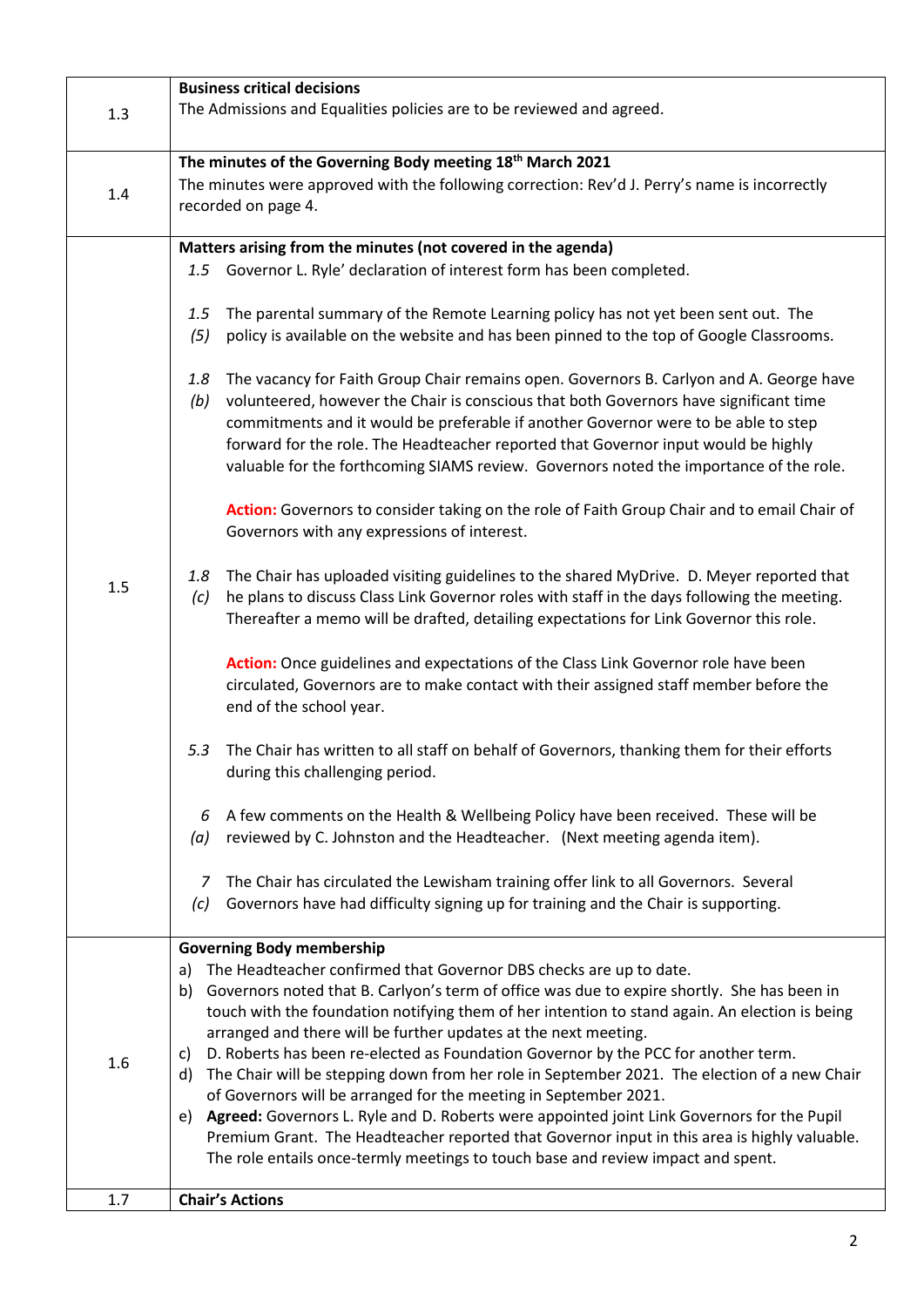|     | The Chair reported on a letter she has written recently. Detailed further in a separate, confidential                                    |
|-----|------------------------------------------------------------------------------------------------------------------------------------------|
|     | set of minutes.                                                                                                                          |
|     | <b>Committees</b>                                                                                                                        |
|     | a) CLC Committee Report                                                                                                                  |
|     | Governor B. Carlyon reported on the recent committee meeting:                                                                            |
|     | The committee reviewed the Equalities Policy in detail.                                                                                  |
|     | Equality Objectives were discussed.                                                                                                      |
|     | Further data is required to confirm progress on the $2^{nd}$ objective: alignment of the school's                                        |
|     | computer platforms is under way to support this.                                                                                         |
|     | Changes to the wording of the 3 <sup>rd</sup> objective were suggested (to include a spectrum).                                          |
|     | Governors felt that this objective was particularly strong.                                                                              |
|     | The SIP objectives were reviewed, leading to an in-depth discussion regarding the 1st and 2nd                                            |
|     | objectives.                                                                                                                              |
|     | A detailed and informative presentation was made by the Headteacher: a focus on                                                          |
|     | embedding equality and the importance of questioning.                                                                                    |
|     | Governor Discussion: Does the Equalities Policy sufficiently cover gender fluidity and those who                                         |
|     | do not have a gender preference? A change in gender is in the policy, but what of those who                                              |
|     | don't relate to either gender? One Governor noted that although this is not covered explicitly, it                                       |
|     | would be sufficiently covered by the wording of non-binary and trans-gender identities.                                                  |
|     | Governors debated whether this was the case, noting that there is a lack of clarity regarding the                                        |
|     | current statutory position. Governors agreed that this should be looked in to in order to avoid                                          |
| 1.8 | any possible confusion and to ensure that there is no discrimination.                                                                    |
|     | <b>Resources Committee</b><br>b)                                                                                                         |
|     | The decision was taken to delay the meeting as the $53^{rd}$ week of accounting had yet to be                                            |
|     | received from Lewisham (making it difficult to compile accurate forecast budgeting). In                                                  |
|     | addition, there had been a mistake in the Lewisham template. The meeting was rescheduled for                                             |
|     | 11 <sup>th</sup> May at 8am.                                                                                                             |
|     | Marketing Sub-committee<br>c)                                                                                                            |
|     | The meeting has been postponed due to Governor availability. The meeting will be held on May                                             |
|     | $12th$ at 6pm.                                                                                                                           |
|     | Committee membership<br>d)                                                                                                               |
|     | There have been no changes to committee membership.                                                                                      |
|     |                                                                                                                                          |
|     | <b>Class Link Governors</b><br>e)                                                                                                        |
|     | The roles of Class Link Governors is in the process of being formalized (as minuted above under                                          |
|     | item 1.5). Once guidelines and expectations of the Class Link Governor role have been agreed                                             |
|     | and circulated, Governors are to make contact with their assigned staff member before the end<br>of the school year.                     |
|     |                                                                                                                                          |
|     | 2. Headteachers' Report & Covid-19 Update                                                                                                |
|     | The Headteacher gave an update on the current situation of the school and the well being of<br>a)                                        |
|     | pupils, staff and wider school community.                                                                                                |
|     | The school has recently been used as a polling station. This brought additional pressure for staff<br>b)                                 |
| 2.1 | on that day, particularly in the light of restrictions posed by the pandemic. Governors noted that                                       |
|     | it would be better if alternative sites were chosen for polling in future.                                                               |
|     |                                                                                                                                          |
|     | Covid-19 Update: The Headteacher reported that the three weeks prior to Easter had gone well<br>C)                                       |
|     | and the weeks following the Easter break have been the most 'normal' that the school has<br>experienced since the onset of the pandemic. |
|     |                                                                                                                                          |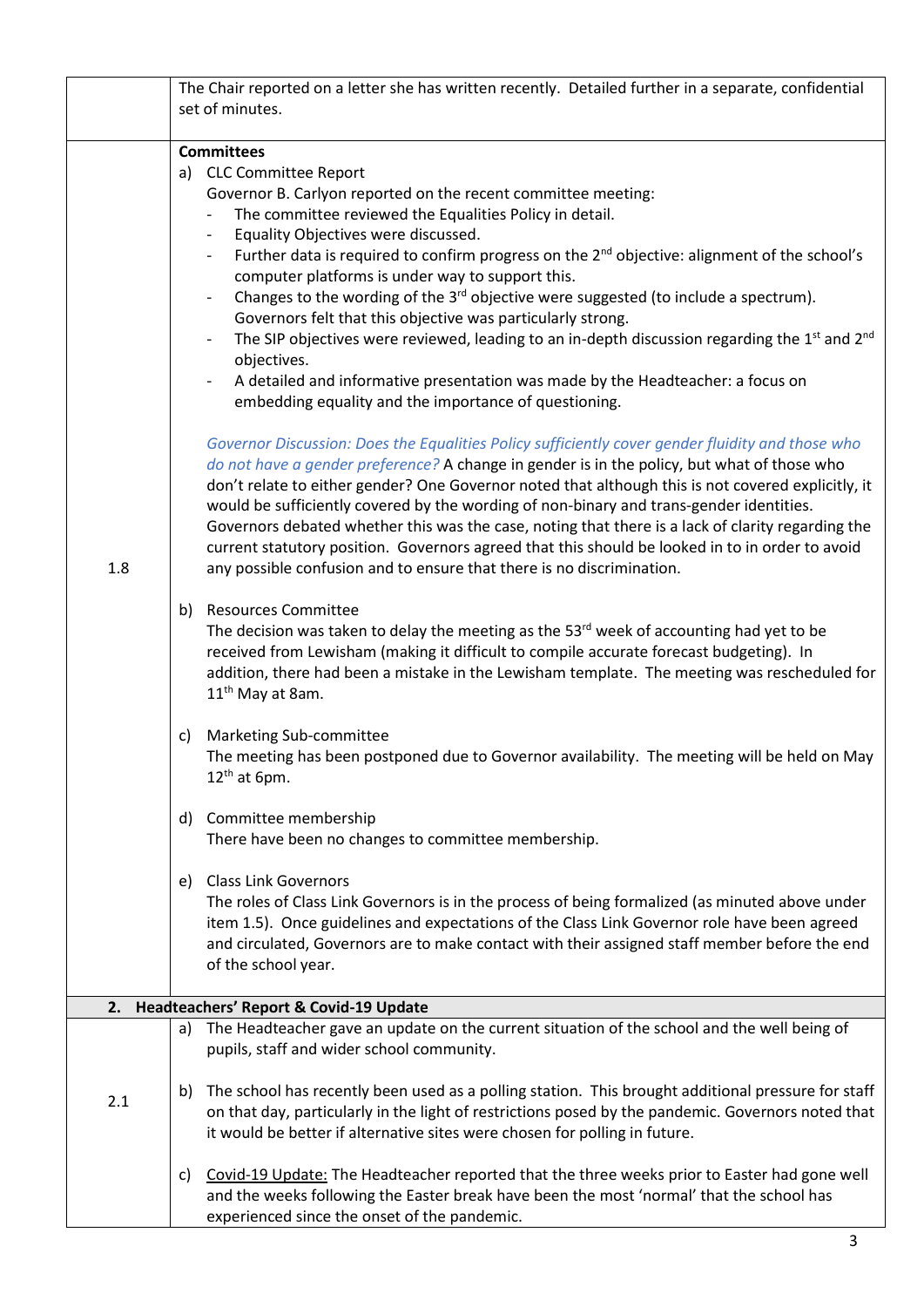d) Catch-up Funding Update: Part of the Catch-up premium has been put towards the hiring of a theatre group, Big Foot. The group has come in to the school, running workshops to facilitate wellbeing and language development. Teachers were freed-up to work with parallel classes (maths challenge with year 1 and year 2). Years 4 and 5 took part in the philosophy research club. In addition, Rock Steady, Samba and a hoola hooping workshop have been arranged. The latter took place on the day of the meeting and had been a big success with the children, allowing for a rich experience that all could participate in. The Chair had been consulted to when planning for this spend. She had agreed that this would be an excellent way of spending part of the Catch-up budget as it enables all children to benefit from Language development and Social and Emotional development as well as bringing 'awe, wonder and a richer experience'.

*Governor Question: Regarding the Pupil Catch-up fund on Big Foot, is this covering every pupil (years 1-5)? Is the school ensuring that the fund is bringing benefit all pupils?* The Headteacher explained that the theatre group was brought in to work with Reception to year 5 (with the exception of two classes). Year 6 would have a special day of theatre work as part of their drama preparation (as per this group's request). No additional curriculum time was taken. The rest of the catch-up premium is being spent as per the action plan. The decision to bring in this additional area of support was taken in light high degree of value and impact expected.

- e) Assessments were undertaken at the end of March 2021. Work is being done to ensure that both platforms are aligned. Governors noted that the Headteacher currently has a large teaching commitment, taking away from her time that would normally be spent at leadership level.
- f) Transitions: C. Johnston is looking into the Year 6 to 7 transition and other transition planning is under way
- g) Pupil Premium: Governors noted the updated guidance from the Department for Education. The Headteacher reported on the rigorous evidence gathering done by the school to inform evaluation of the impact of every spend.
- h) Revised Ofsted Handbook: The Headteacher reported on the likelihood of any forthcoming Ofsted inspection. The school is unlikely to be at the top of the list, however it is best for Governors to be prepared. Governors asked that training be arranged. The Chair reported that she has contacted the Diocese regarding training.

**Action:** Headteacher to contact R. Gowes at the Diocese regarding Ofsted framework training. A training session is to be arranged ahead of the next meeting of the Governors, if possible or on a different evening. The possibility of recording the session is to be looked into as well as other ways of sharing aspects of the training for any Governors who are unable to attend.

- i) Emersion days: The curriculum is going well and staff have been told to work creatively, given their good understanding of the component parts of the national curriculum.
- j) New EYFS Framework: The school is an early adopter of the framework that becomes statutory in September 2021. D. Meyer reported that the most significant change is in relation to teacher workload and the school is already in the process of addressing this. There are some changes to the way that the profile is reported (a trickling down of the mastery approach, ensuring all are included as per the Nuffield early intervention approach; the school is part of a trial in this regard). D. Meyer reported that the approach is already having a good impact and a discussion of baselines is to be held at the next CLC committee meeting.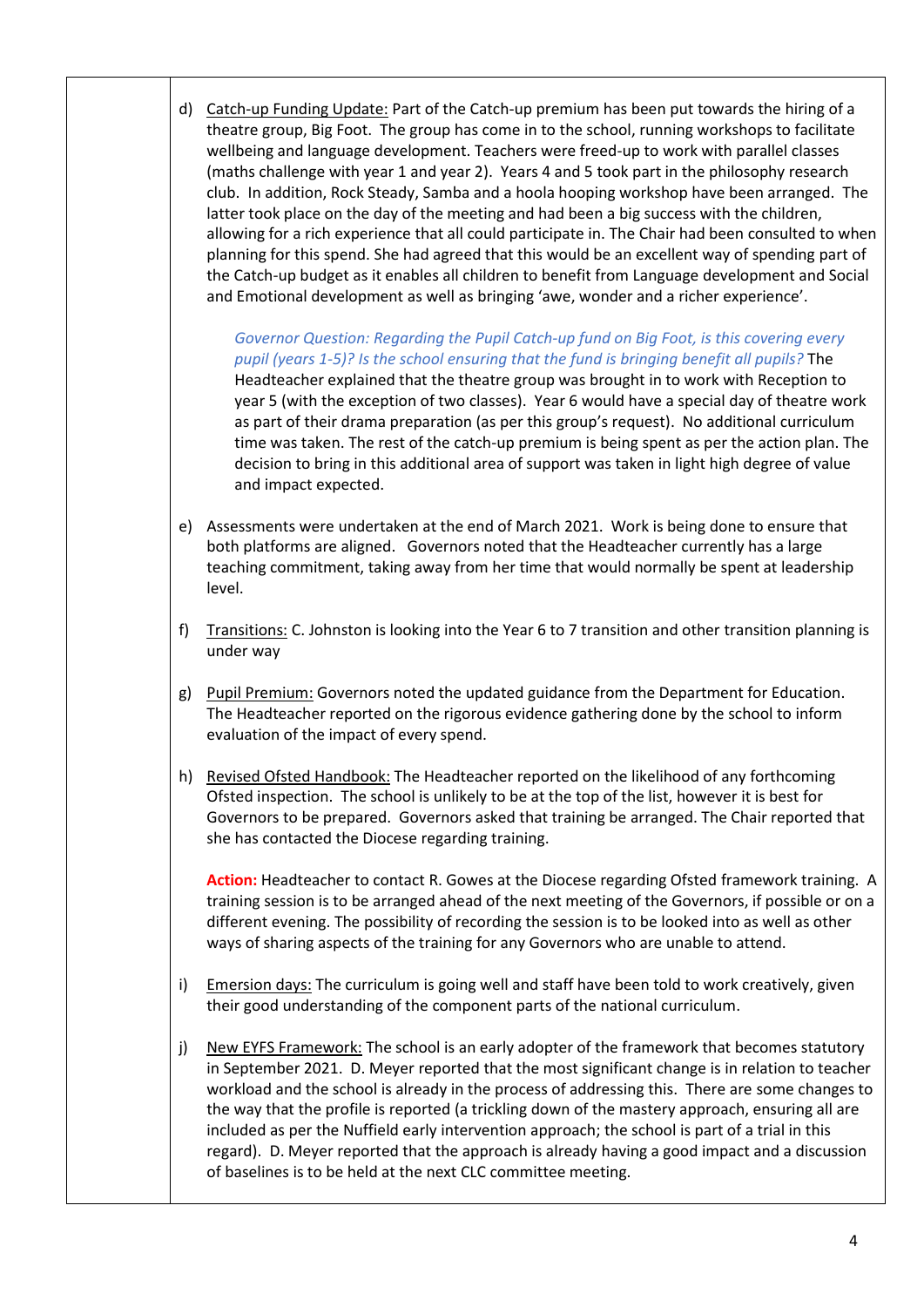|     | Action: D. Meyer to circulate the Borough's video explaining the EYFS framework to all<br>Governors.                                                                                                                                                                                                                                                                                                                                                                                                                                                                                   |
|-----|----------------------------------------------------------------------------------------------------------------------------------------------------------------------------------------------------------------------------------------------------------------------------------------------------------------------------------------------------------------------------------------------------------------------------------------------------------------------------------------------------------------------------------------------------------------------------------------|
|     | EYFS Admissions: D. Meyer reported that the admissions for EYFS is going well in terms of<br>k)<br>transition points. The school will have a full intake (60). This is a much better intake than many<br>other local schools. Good interactions with parents and carers are already taking place. Many<br>parents and carers attended the school tour (some who had not been able to come in previously<br>due to Covid-19 restrictions). The Headteacher reported that the success with admissions was<br>clear testimony to D. Meyer's hard work and commitment.                     |
|     | Governors agreed that the tours have been valuable as well as video tours. A Governor<br>reported that a parent with video skills has offered to help make another video. D. Meyer and<br>the Headteacher noted that this would be helpful in making a video for the summer.                                                                                                                                                                                                                                                                                                           |
|     | A Governor gave feed-back on another parent's behalf: the parents had been highly impressed<br>with the education and provision for their child in Reception during lockdown and after<br>lockdown.                                                                                                                                                                                                                                                                                                                                                                                    |
|     | Governor Question: Is there any particular nursery or pre-school that has been the source of<br>most of the admissions? D. Meyer reported that the main intake had been from Cuddly<br>Bear, the school's nearest nursery. This year there has been a high number of siblings as<br>well as children coming from a mixture of local nurseries. Transition visits will be up and<br>running at nurseries for the summer term.                                                                                                                                                           |
| 2.2 | <b>Risk Assessments</b><br>There have been no major changes to the Risk Assessments. Cleaning routines and plans remain<br>place to keep staff and children safe. Governors agreed that the Headteacher's approach, erring on<br>the side of caution, was prudent and considered. Governors noted that it was vital to keep existing<br>bubbles and lunchtime and playtime arrangements in place for the time being.                                                                                                                                                                   |
| 2.3 | Long-term Covid-19 management<br>There are no changes planned at this point. The mixing of staff and bubbles will be looked at in<br>September 2021. Governors voiced support for the cautious and sensible approach taken by the<br>Headteacher and Senior Leadership Team.                                                                                                                                                                                                                                                                                                           |
| 3.  | <b>Safeguarding &amp; Health &amp; Safety</b>                                                                                                                                                                                                                                                                                                                                                                                                                                                                                                                                          |
| 3.1 | Safeguarding<br>The Safeguarding report was circulated to Governors in advance of the meeting. Governors noted<br>that 2 children were currently on Child In Need (CIN) plans (one child has gone from Early Help to<br>CIN). No children in the school are on Child Protection plans at present.<br>Governor Question: Why does the report include Google classroom now that the school has<br>reopened to all? Google classroom is still used for assemblies and all staff briefings. Two<br>shielding children had been accessing their learning through Google classroom. Both are |
|     | now back in school.<br><b>Single Central Record</b><br>Governor P. Lloyd has been in to the school to review the Single Central Record on 30 <sup>th</sup> March 2021.                                                                                                                                                                                                                                                                                                                                                                                                                 |
|     | P. Lloyd and C. Johnston identified several actions that needed to be undertaken following the<br>change of school business manager (these were raised and discussed at the recent CLC committee<br>meeting). The Headteacher reported that the majority of the actions on the checklist have been<br>completed and she is currently cross checking these actions.                                                                                                                                                                                                                     |
| 3.2 | <b>Health &amp; Safety</b>                                                                                                                                                                                                                                                                                                                                                                                                                                                                                                                                                             |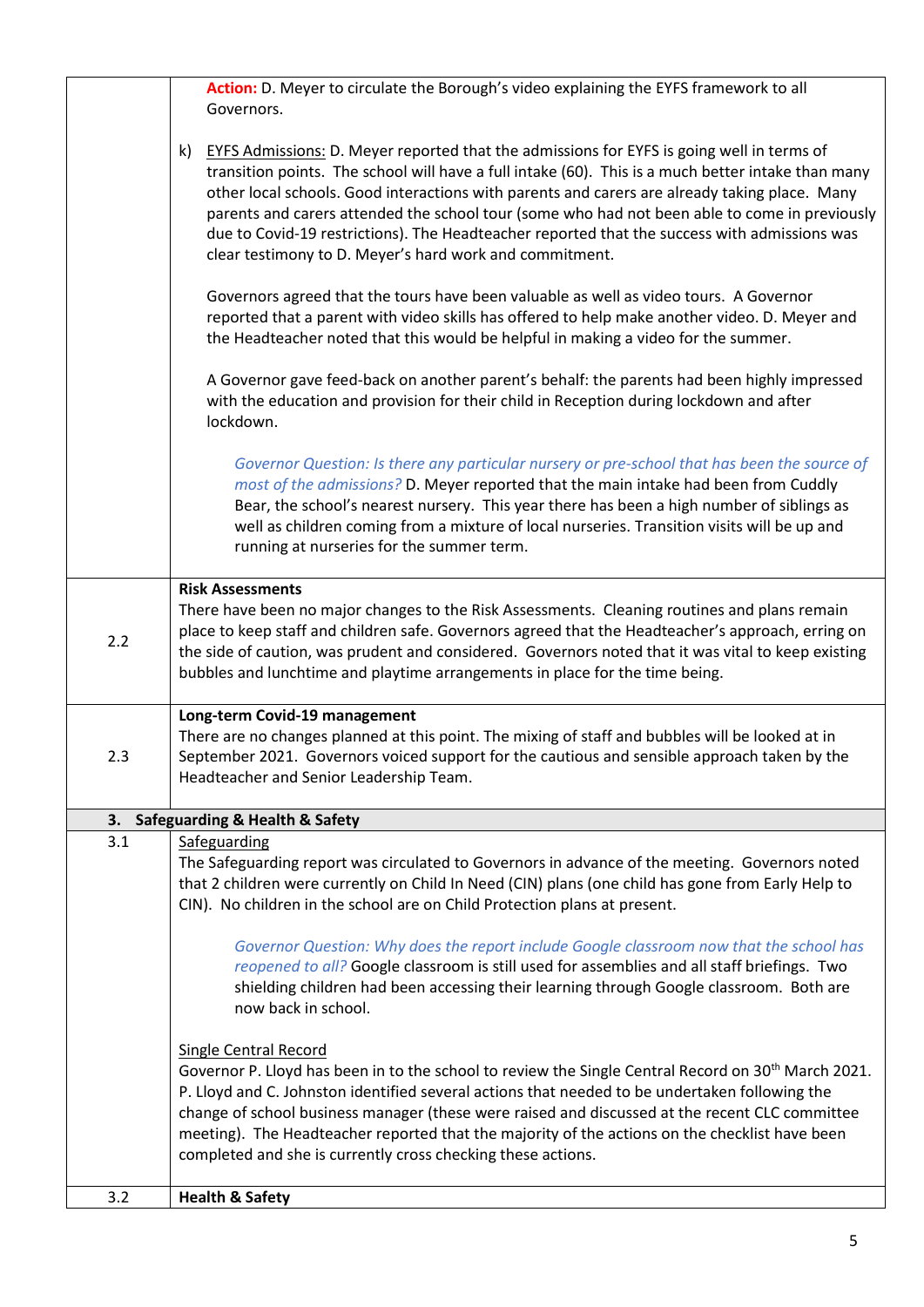| The Headteacher reported on the building work that is planned next door to the school. Weekly<br>meetings are to be held once the works commence. The Headteacher reported on sometimes<br>challenging interactions with the builders regarding the demolition works that are planned to<br>commence shortly. The Headteacher is receiving guidance and support from a knowledgeable and<br>proactive parent (as noted in previous meeting minutes).                                                                                                                                                                                                                                                                                                                                                                                                                                                                                                                                                                                                               |
|--------------------------------------------------------------------------------------------------------------------------------------------------------------------------------------------------------------------------------------------------------------------------------------------------------------------------------------------------------------------------------------------------------------------------------------------------------------------------------------------------------------------------------------------------------------------------------------------------------------------------------------------------------------------------------------------------------------------------------------------------------------------------------------------------------------------------------------------------------------------------------------------------------------------------------------------------------------------------------------------------------------------------------------------------------------------|
| Action: Chair to write to thank the parent on behalf of the Governors.                                                                                                                                                                                                                                                                                                                                                                                                                                                                                                                                                                                                                                                                                                                                                                                                                                                                                                                                                                                             |
| Governor Question: Has demolition air pollution been considered? How is this going to be<br>mitigated? The Headteacher reported that this has been considered. One of the delays to<br>the works has been the need for mains water on site in order to damp down the dust. All<br>drilling is to be covered with water. Acoustic blankets will also be used to deaden the noise.<br>It is expected that despite these two measures, there will be an element of dust and noise<br>disturbance albeit to a lesser degree.                                                                                                                                                                                                                                                                                                                                                                                                                                                                                                                                           |
| Governor Question: Builders were seen driving down Carlton Terrace between 8:30 and<br>9:30am. Can anything be done to stop this? The Headteacher reported that she would look<br>into this as times have been pre-arranged with the builders and they are aware that there<br>should be no traffic between 8:30 and 9:30am or between 3 and 4pm. Drilling times have<br>been arranged in order to pose the least disruption possible.                                                                                                                                                                                                                                                                                                                                                                                                                                                                                                                                                                                                                             |
| Governors discussed traffic rules around the school further: minuted in a separate,<br>confidential set of minutes.                                                                                                                                                                                                                                                                                                                                                                                                                                                                                                                                                                                                                                                                                                                                                                                                                                                                                                                                                |
| <b>Finance</b>                                                                                                                                                                                                                                                                                                                                                                                                                                                                                                                                                                                                                                                                                                                                                                                                                                                                                                                                                                                                                                                     |
| <b>Finance Update</b><br>Governors noted that the budget submission was due in May/June 2021. The Resources<br>committee has plans to meet shortly.<br>Governors discussed a separate finance matter, minuted separately in a confidential set of<br>$\qquad \qquad \blacksquare$<br>minutes.<br>The Headteacher and School Business Manager have recently undertaken detailed finance<br>$\qquad \qquad \blacksquare$<br>training.                                                                                                                                                                                                                                                                                                                                                                                                                                                                                                                                                                                                                                |
| Finance impact of coronavirus pandemic<br>No updates for Governors to note.                                                                                                                                                                                                                                                                                                                                                                                                                                                                                                                                                                                                                                                                                                                                                                                                                                                                                                                                                                                        |
| <b>Staffing</b>                                                                                                                                                                                                                                                                                                                                                                                                                                                                                                                                                                                                                                                                                                                                                                                                                                                                                                                                                                                                                                                    |
| <b>Staffing during Covid-19</b><br>Many members of staff have now been vaccinated. Others are, as yet, too young to access their<br>vaccinations.                                                                                                                                                                                                                                                                                                                                                                                                                                                                                                                                                                                                                                                                                                                                                                                                                                                                                                                  |
| <b>Staffing for Summer 1</b><br>Three teachers are currently on maternity leave and have said they would like to return in a<br>part-time capacity. This will be looked in to and offered, where possible.<br>31 <sup>st</sup> May 2021 is the cut-off day for resignations. There have been some resignations and<br>$\overline{a}$<br>Governors will be updated following this date.<br>One staff member remains off on long-term sick leave.<br>The teacher research group has recently commenced. Three sessions are planned to be held during<br>the term. The Headteacher reported that the first session had been highly valuable; it had been<br>very good to sit and talk with colleagues, having discussions around the science of learning.<br>The Headteacher reported that staff have been amazingly resilient and amazingly positive during<br>this challenging period. Staff are happy to be back in at school and are continuing to follow rules,<br>being sensible on the whole. C. Johnston agreed that this was the case, noting that there was |
|                                                                                                                                                                                                                                                                                                                                                                                                                                                                                                                                                                                                                                                                                                                                                                                                                                                                                                                                                                                                                                                                    |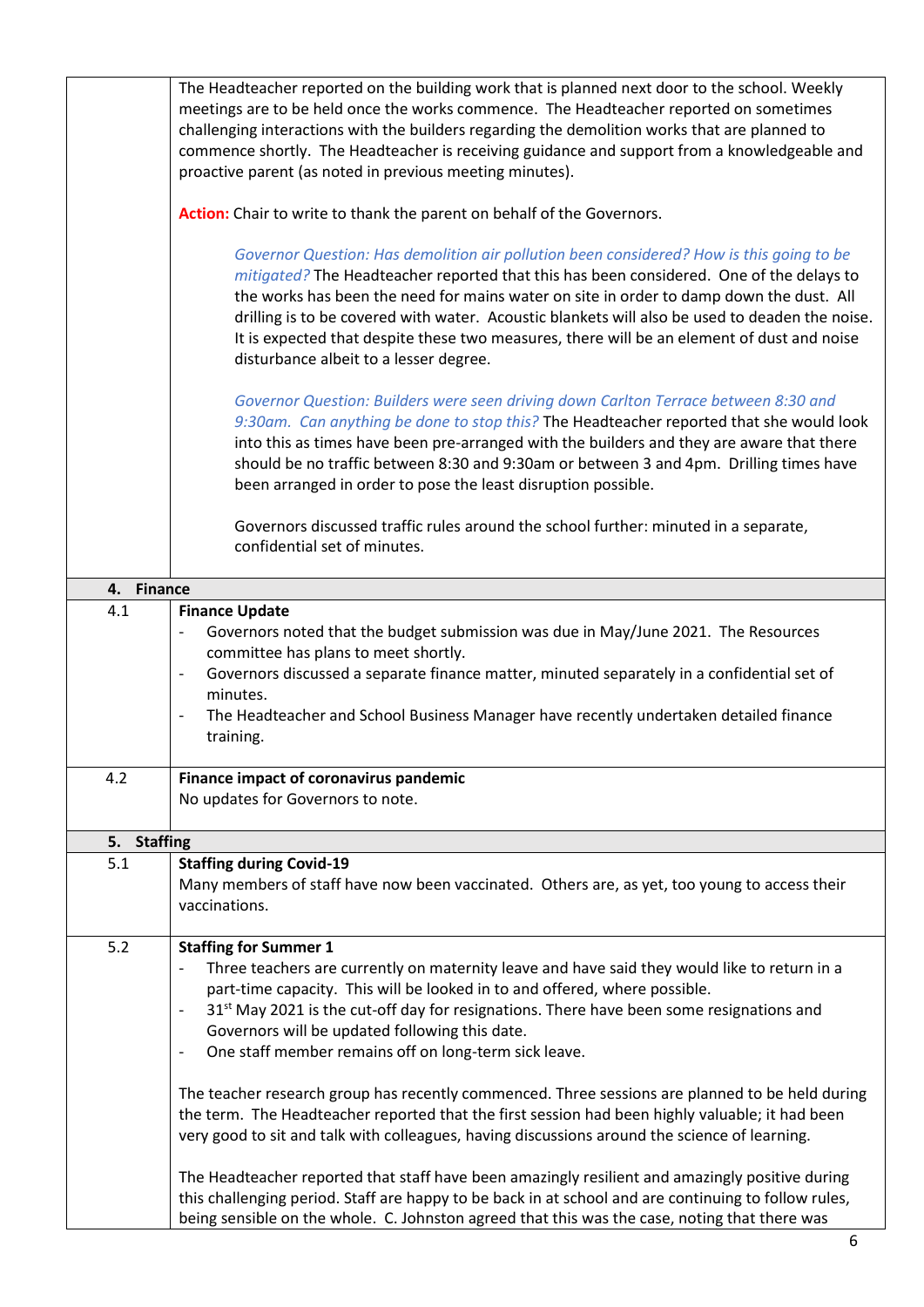| 5.3                   | evidence of good rapport between staff and that there had been energetic engagement in the<br>recent meeting of staff. There is a high willingness to do the right thing for the children. D. Meyer<br>shared the view of the Headteacher and C. Johnston noting that working with children helps focus<br>on the children, 'getting in to the zone' and staying 'in a good place' mentally.<br>The Headteacher reported that the Early Years team have done an amazing job recently, managing<br>their site being both a polling station and a site for learning on the same day. She asked that these<br>staff members be particularly thanked in the minutes.<br>Ongoing support for staff during Covid-19                                                                                                                                                                                                                                                                                                                                                                                                                                                                                                                                                                                                                                                                                                                                                      |
|-----------------------|--------------------------------------------------------------------------------------------------------------------------------------------------------------------------------------------------------------------------------------------------------------------------------------------------------------------------------------------------------------------------------------------------------------------------------------------------------------------------------------------------------------------------------------------------------------------------------------------------------------------------------------------------------------------------------------------------------------------------------------------------------------------------------------------------------------------------------------------------------------------------------------------------------------------------------------------------------------------------------------------------------------------------------------------------------------------------------------------------------------------------------------------------------------------------------------------------------------------------------------------------------------------------------------------------------------------------------------------------------------------------------------------------------------------------------------------------------------------|
|                       | All Governors                                                                                                                                                                                                                                                                                                                                                                                                                                                                                                                                                                                                                                                                                                                                                                                                                                                                                                                                                                                                                                                                                                                                                                                                                                                                                                                                                                                                                                                      |
| 5.4                   | GB support and thanks to staff and pupils<br>Governors hold staff and pupils in their thoughts and prayers.                                                                                                                                                                                                                                                                                                                                                                                                                                                                                                                                                                                                                                                                                                                                                                                                                                                                                                                                                                                                                                                                                                                                                                                                                                                                                                                                                        |
| <b>Policies</b><br>6. |                                                                                                                                                                                                                                                                                                                                                                                                                                                                                                                                                                                                                                                                                                                                                                                                                                                                                                                                                                                                                                                                                                                                                                                                                                                                                                                                                                                                                                                                    |
|                       | <b>Admissions Policy</b><br>The Chair has contacted Leo Morrell from the Diocese for advice on potential changes to the policy.<br>The response was circulated to all Governors.                                                                                                                                                                                                                                                                                                                                                                                                                                                                                                                                                                                                                                                                                                                                                                                                                                                                                                                                                                                                                                                                                                                                                                                                                                                                                   |
|                       | Governor Discussion: Governors engaged in a full and frank discussion regarding the previously<br>tabled changes to the admissions policy in terms of siblings:<br>Would any such changes to the policy open the school up to more appeals?<br>Would a change to the extent of the applicable gap between siblings impact on those<br>applying with a closer gap between siblings? How could this be mitigated?<br>Could a change in the admissions policy adversely impact on parent and community opinion<br>and regard of the school?<br>Shorter journeys should be encouraged and steps should not be taken to encourage longer<br>distances between school and home.<br>There are more places than uptake in the locality at present; this should be taken into<br>$\overline{\phantom{a}}$<br>account. The school should prioritize local children and not take any steps to undermine<br>this.<br>Governors agreed that the email from L. Morrell was measured and balanced, noting that<br>the school's 'sibling priority is already very generous'.<br>A close connection with families should be considered. The school works hard to build these<br>relationships. How can the expectations of families (with older siblings) be balanced with<br>the expectations of other local families?<br>Governors agreed that anything that makes it harder for local children to get in to their<br>$\overline{\phantom{a}}$<br>local school would not be good. |
|                       | The motion was put forward to change the admission policy to give priority to a child that has had a<br>sibling at the school at any time in the past. Governors voted with a majority against this motion<br>with one abstention.<br>The motion was put forward to change the admission policy to give priority to a child that has a<br>sibling in the school at the point of application. Governors voted by a show of hands and agreed by<br>majority with no abstentions. This proposed change to the policy is now to go out to consultation.<br>Agreed: The Admissions policy wording is to be changed to include sibling priority for those<br>with siblings at the school at the point of application.                                                                                                                                                                                                                                                                                                                                                                                                                                                                                                                                                                                                                                                                                                                                                    |
|                       | <b>Equalities Policy</b><br>The policy was discussed in great detail at the recent CLC committee meeting. The CLC will review<br>progress of the objectives at each meeting. Governors noted the legal obligation for the school to<br>have equalities objectives and to publish these on the school website.                                                                                                                                                                                                                                                                                                                                                                                                                                                                                                                                                                                                                                                                                                                                                                                                                                                                                                                                                                                                                                                                                                                                                      |